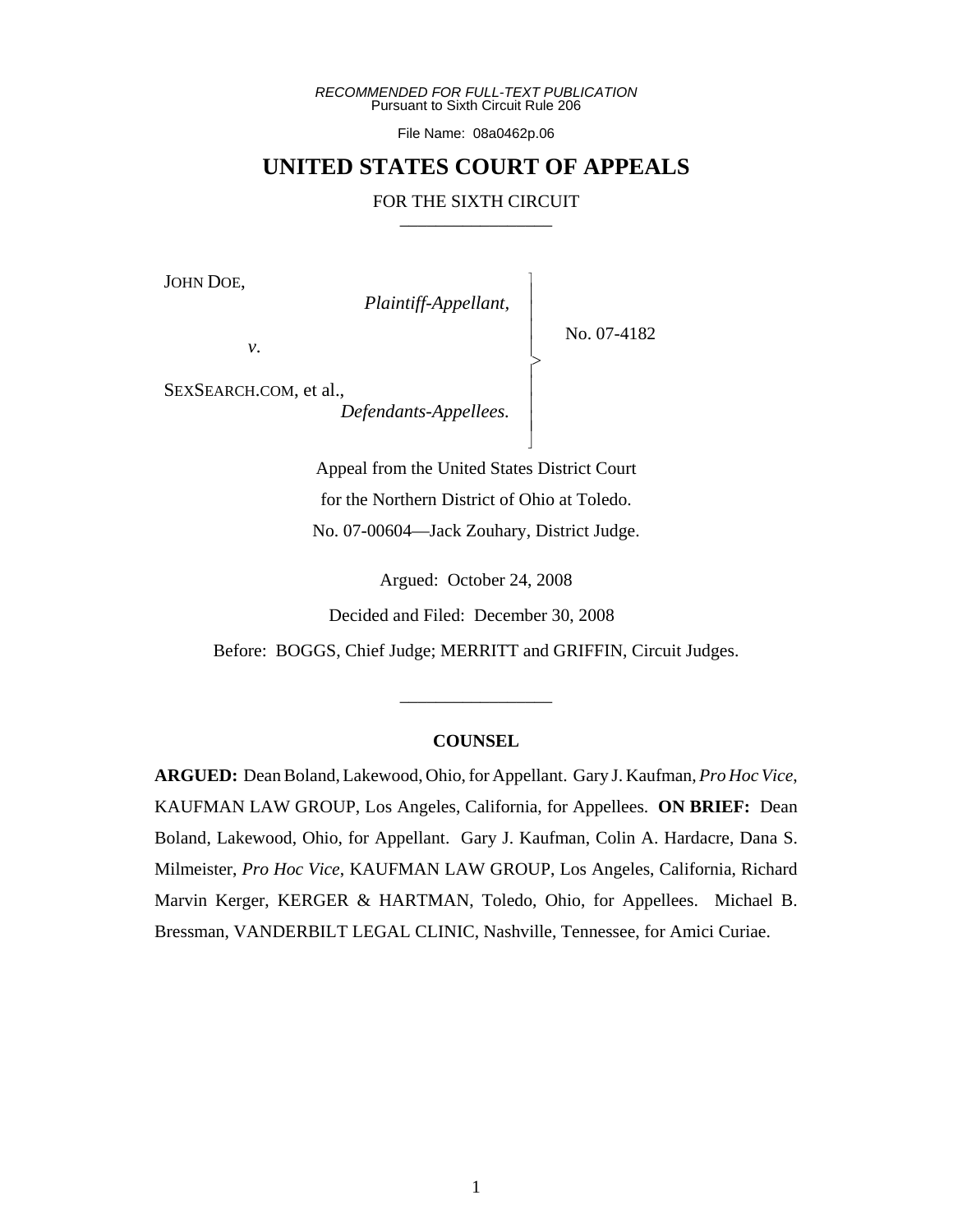# **OPINION \_\_\_\_\_\_\_\_\_\_\_\_\_\_\_\_\_**

**\_\_\_\_\_\_\_\_\_\_\_\_\_\_\_\_\_**

MERRITT, Circuit Judge. Pseudonymous plaintiff John Doe appeals the dismissal of his complaint against defendant, SexSearch.com ("SexSearch"), an online adult dating service that facilitates sexual encounters between its members. Doe used SexSearch to meet Jane Roe, who described herself as an eighteen-year-old female. The two met and had sexual relations. Roe, it turned out, was actually fourteen years old, and Doe was consequently arrested and charged with three counts of unlawful sexual conduct with a minor. In an unusual case of first impression, Doe then filed suit against SexSearch, alleging an array of violations under Ohio law, most of which are variations on the claim that SexSearch is at fault for Doe's sexual relationship with a minor and the harm that resulted from his arrest.

The district court dismissed all fourteen causes of action under Fed. R. Civ. P. 12(b)(6) for failure to state a claim. In the alternative, the district court held that eight of the fourteen causes of action were also barred by the Communications Decency Act, 47 U.S.C. § 230. Because we agree with the district court that Doe's complaint failed to state a claim, we do not reach the question of whether the Communications Decency Act provides SexSearch with immunity from suit. We do not adopt the district court's discussion of the Act, which would read § 230 more broadly than any previous Court of Appeals decision has read it, potentially abrogating all state- or common-law causes of action brought against interactive Internet services. We do not have before us any issue concerning the criminal liability of the parties or the voidability of contracts for sexual services.

### **I.**

SexSearch is an "online adult dating service." Its members use the website to meet one another for sexual encounters. In October 2005, John Doe became a "Gold Member" of SexSearch, which required him to pay \$29.95 per month and agree to the site's Terms and Conditions, including a promise on Doe's behalf that he was at least eighteen years old. Using the service, Doe met Jane Roe, who likewise had become a "Gold Member" after agreeing to SexSearch's Terms and Conditions and warranting that she was at least eighteen.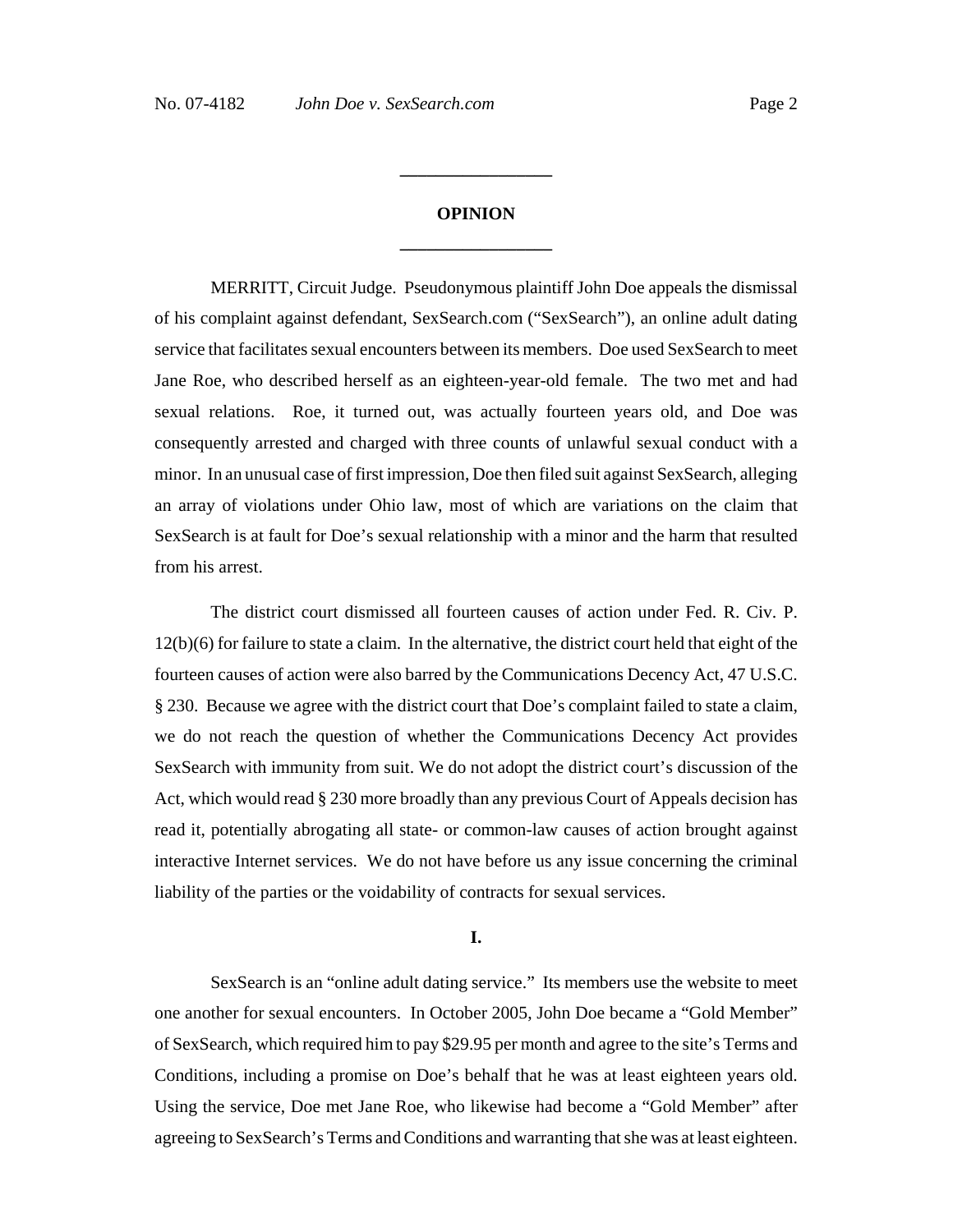In her profile, she stated that she was born June 15, 1987. After meeting online, Roe invited Doe to her home on November 15, 2005, at which point they had sexual relations.

At some point thereafter, Roe, who was actually fourteen, told the police about her encounter with Doe. On December 30, 2005, police surrounded Doe's home, arrested him, and charged him with three counts of engaging in unlawful sexual conduct with a minor, a third-degree felony. For reasons that are unclear, the charges were later dismissed and Doe's records were sealed. Doe claims, however, that the arrest and prosecution — and the publicity that accompanied them — caused lasting harm to his reputation, family life, and employment prospects.

Based on this harm, Doe filed suit against fifteen corporate and individual defendants, whom he believed were the owners of SexSearch. The complaint contained fourteen causes of action, which, as the district court noted, "boil down to either (a) Defendants failed to discover [that] Jane Roe lied about her age to join the website, or (b) the contract terms are unconscionable." *Doe v. SexSearch.com*, 502 F. Supp. 2d 719, 724 (N.D. Ohio 2007).

Defendants then filed motions to dismiss for lack of personal jurisdiction and for failure to state a claim. For the sake of judicial economy, defendant/intervenor Cytek, Ltd., which claims to be the true owner of SexSearch, agreed to enter an appearance and waive all issues related to service of process and personal jurisdiction so that the court could consider the 12(b)(6) motion before undertaking the time-consuming task of evaluating personal jurisdiction for each remaining defendant.

The district court granted the motion to dismiss, concluding that Doe had failed to state a claim as to each of the fourteen causes of action and, in the alternative, concluding that many of the claims were barred by the Communications Decency Act. This appeal followed.

#### **II.**

We review the district court's judgment de novo. *Barany-Snyder v. Weiner*, 539 F.3d 327, 332 (6th Cir. 2008). We construe the complaint in the light most favorable to the nonmoving party and accept all well-pleaded factual allegations as true to determine whether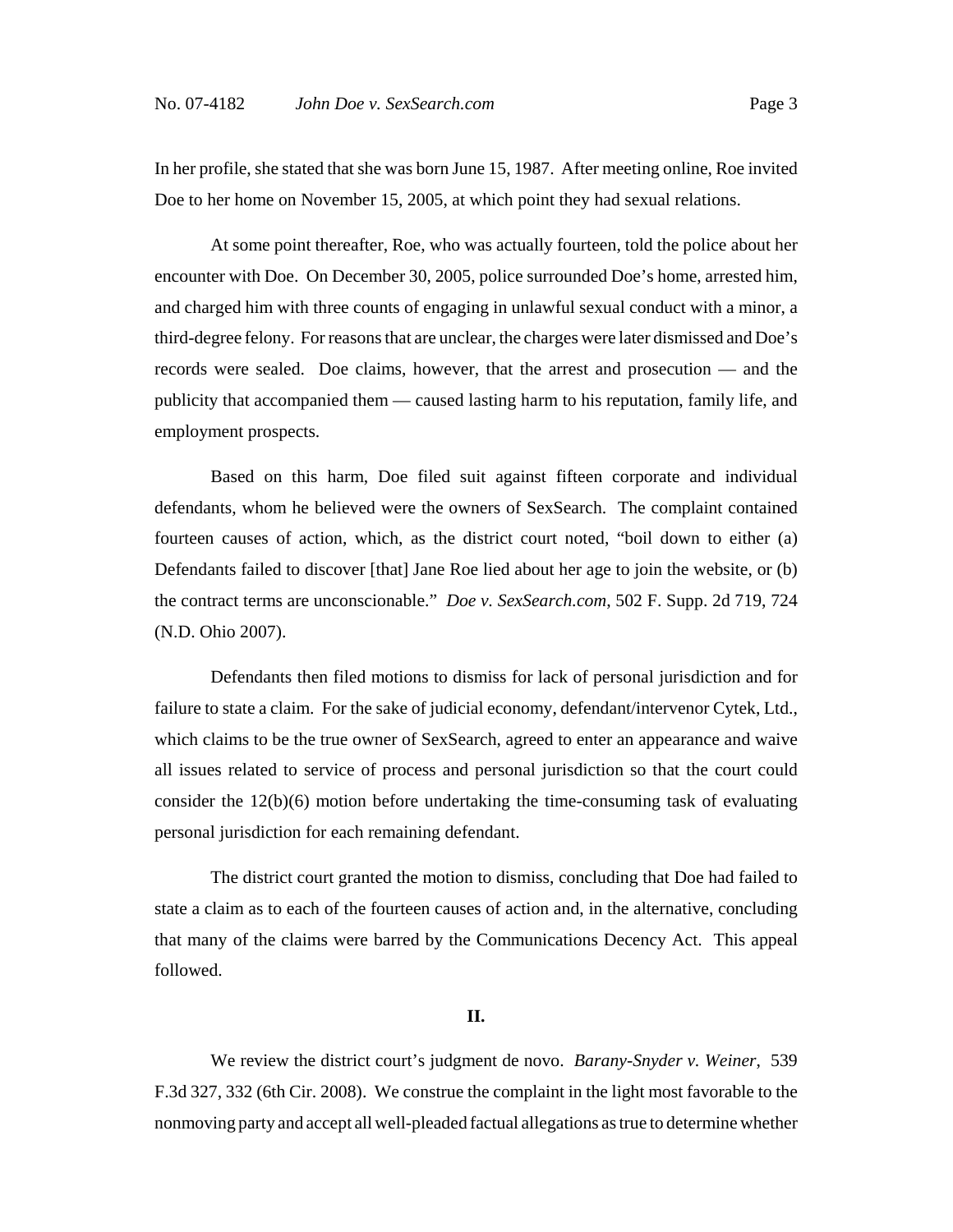the moving party is entitled to judgment as a matter of law. *Commercial Money Ctr., Inc. v. Ill. Union Ins. Co.*, 508 F.3d 327, 336 (6th Cir. 2007). While our analysis primarily focuses on the complaint, "matters of public record, orders, items appearing in the record of the case, and exhibits attached to the complaint . . . may be taken into account." *Amini v. Oberlin Coll.*, 259 F.3d 493, 502 (6th Cir. 2001).

As noted above, we do not adopt the district court's analysis of the Communications Decency Act and explicitly reserve the question of its scope for another day. We do, however, affirm the district court's decision to dismiss Doe's complaint for failure to state a claim.

Count One alleges that SexSearch breached its contract with Doe by permitting minors to become members of its service. Under Ohio law, to prove breach of contract, a plaintiff must prove that (1) a contract existed; (2) plaintiff fulfilled his obligations; (3) defendant failed to fulfill his obligations; and (4) damages resulted from this failure. *Lawrence v. Lorian County Cmty Coll.*, 713 N.E.2d 478, 480 (Ohio Ct. App. 1998). A contract between Doe and SexSearch was formed when Doe checked a box indicating that he was over eighteen and had read and agreed to SexSearch's Terms and Conditions and privacy policy. The Terms and Conditions constitute the content of the contract. Doe alleges that SexSearch failed to fulfill its obligations by "permitt[ing] minors to become paid members" and by "deliver[ing] a minor to Plaintiff for the purpose of sexual relations." Compl. ¶¶ 296-97, J.A. at 46. But the Terms and Conditions state that SexSearch "cannot guarantee, and assume[s] no responsibility for verifying, the accuracy of the information provided by other users of the Service." The contract requires that members be "eighteen or over to register," but nowhere does SexSearch promise to prevent minors from registering or to monitor members' profiles for accuracy. Therefore, the complaint does not state a breach-of-contract claim because Doe has not alleged that SexSearch has breached any promise that is actually part of the contract.

Count Two alleges that SexSearch fraudulently represented that "all persons on its site are '18+' years of age," and that it "verifies all members profiles prior to posting." Compl. ¶¶ 301, 302, J.A. at 47. This allegation stems from a warning on SexSearch stating that "all persons within this site are 18+." To state a claim of fraud, plaintiff must allege: (a)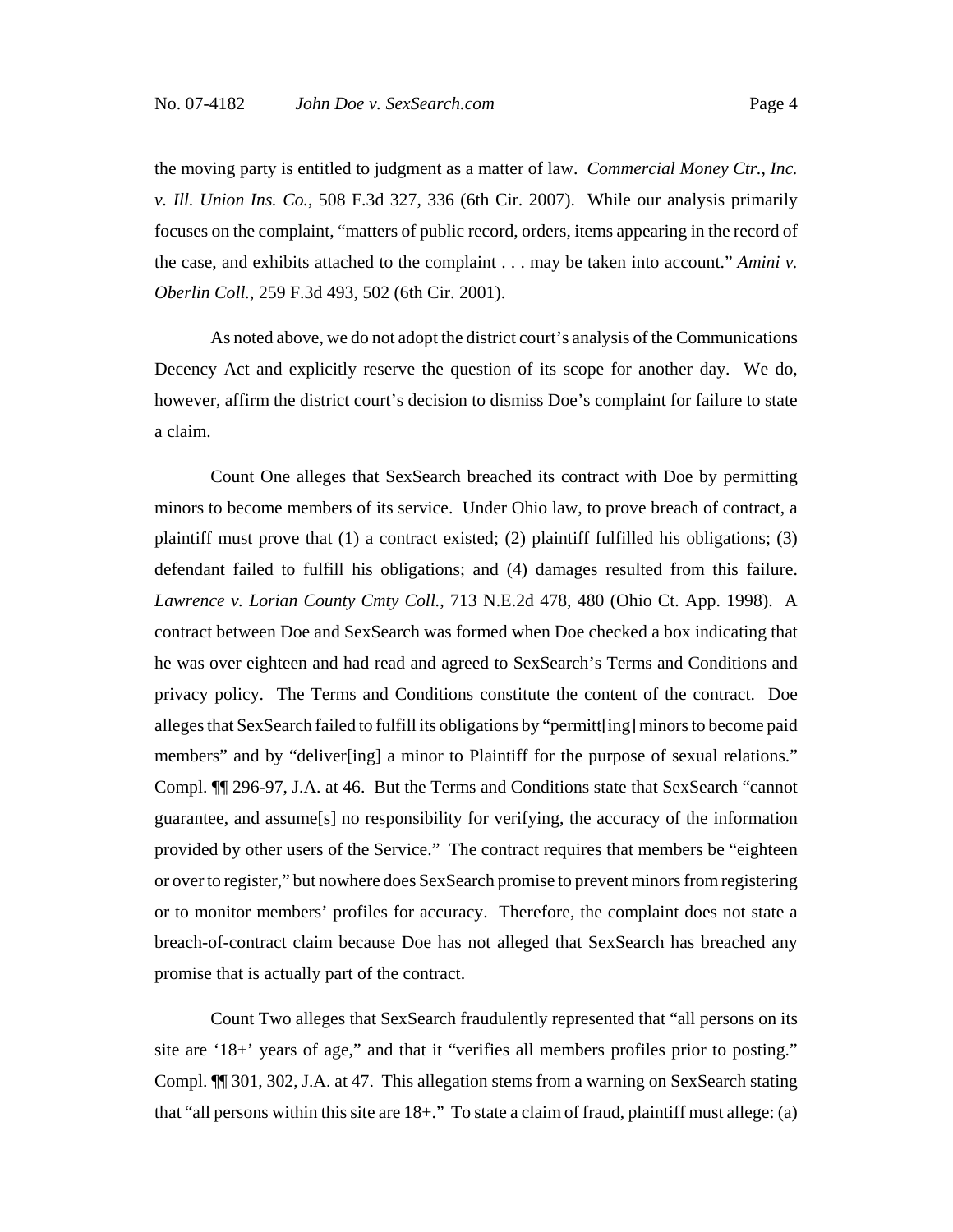a representation (b) that is material to the transaction at hand, (c) made falsely, with knowledge of its falsity, (d) with the intent of misleading another into relying upon it, (e) justifiable reliance upon the representation or concealment, and (f) a resulting injury proximately caused by the reliance. *Orbit Elecs., Inc. v. Helm Instrument Co.*, 855 N.E.2d 91, 100 (Ohio Ct. App. 2006). The most obvious deficiency comes from the requirement of justifiable reliance upon the representation. As noted, the Terms and Conditions expressly disclaim responsibility for verifying members' ages. They also state that no "information, whether oral or written, obtained by you from SexSearch or through or from [sic] SexSearch shall create any warranty not expressly stated in the TAC." Furthermore, having registered for the site himself, Doe knew that SexSearch merely required a user to check a box stating that he or she is at least eighteen, with no corroborating evidence required from the user and no attempt at verification made by SexSearch. As a result, there could be no justifiable reliance on the warning, and thus Count Two does not state a claim for fraudulent representation.

Count Three alleges that SexSearch negligently inflicted emotional distress by failing to remove Roe's profile from its website. To state a claim for negligent infliction of emotional distress under Ohio law, the plaintiff must allege that he was aware of real physical danger to himself or another. *See King v. Bogner*, 624 N.E.2d 364, 367 (Ohio Ct. App. 1993); *see also Heiner v. Moretuzzo*, 652 N.E.2d 664, 669 (Ohio 1995) (Ohio courts have limited "recovery for negligent infliction of emotional distress to instances where the plaintiff has either witnessed or experienced a dangerous accident or appreciated the actual physical peril"). Doe's alleged injuries result from embarrassment and harm to social standing and employment prospects; he does not allege that he experienced a dangerous accident or appreciated actual physical peril and, consequently, has not stated a claim for negligent infliction of emotional distress. *See Wigfall v. Society Nat'l Bank*, 669 N.E.2d 313 (Ohio Ct. App. 1995) (affirming trial court's grant of summary judgment for defendant on plaintiff's claim for negligent infliction of emotional distress, where defendant falsely accused plaintiff of robbing a bank, resulting in plaintiff's arrest and interrogation and the publication of his photograph).

Count Four alleges negligent misrepresentation based on the warning that all members of SexSearch are adults. A defendant is liable for negligent misrepresentation if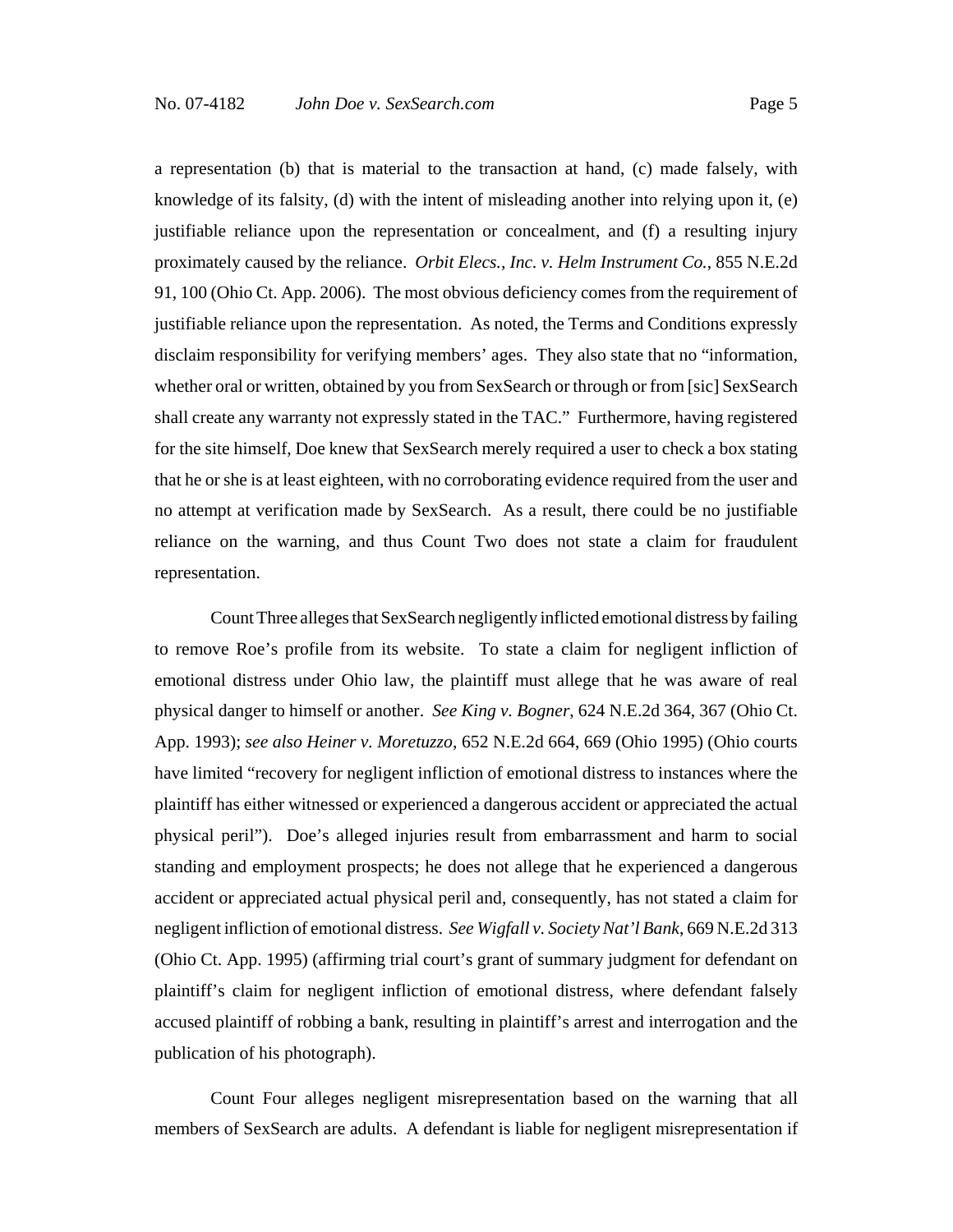he (1) supplies false information (2) for the guidance of others in their business transactions (3) causing pecuniary loss to the plaintiff (4) while the plaintiff justifiably relied upon the information (5) and the defendant failed to exercise reasonable care or competence in obtaining or communicating the information. *Delman v. City of Cleveland Heights*, 534 N.E.2d 835, 838 (Ohio 1989). Courts have also recognized that a claim for negligent misrepresentation requires "a special relationship under which the defendant supplied information to the plaintiff for the latter's guidance in its business transaction." *Ziegler v. Findlay Indus., Inc.*, 464 F. Supp. 2d 733, 738 (N.D. Ohio 2006). The information at issue in this case was not supplied to guide others in their business transactions; nor is Doe complaining about any pecuniary losses; nor (as noted) was his reliance justifiable; nor has he alleged any "special relationship" between himself and SexSearch. Therefore he has failed to state a claim for negligent misrepresentation.

Count Five alleges a breach of warranty, likewise based on the same warning about users being over eighteen. Under Ohio Rev. Code § 1302.26,"[a]ny affirmation of fact or promise made by the seller to the buyer which relates to the goods and becomes part of the basis of the bargain creates an express warranty that the goods shall conform to the affirmation or promise." The section only applies to the sale of goods, not to services. *See Brown v. Christopher Inn Co.*, 344 N.E.2d 140 (Ohio Ct. App. 1975) (holding that § 1302.26 does not apply when there is no sale of goods, as defined by the Uniform Commercial Code). Because SexSearch is a service and Doe has not alleged that the dispute concerns the sale of goods, he has not stated a claim for breach of warranty.

Counts Six through Ten allege violations of the Ohio Consumer Sales Practices Act. Counts Six and Seven allege deceptive trade practices in violation of Ohio Rev. Code § 1345.02. When determining whether an act or practice is deceptive, the court views the incident from the consumer's standpoint. *Chestnut v. Progressive Cas. Ins. Co.*, 850 N.E.2d 751, 757 (Ohio Ct. App. 2006). "The basic test is one of fairness; the act need not rise to the level of fraud, negligence, or breach of contract." *Id.* "Furthermore, a deceptive act has the likelihood of inducing a state of mind in the consumer that is not in accord with the facts." *Id.* Here, there was no likelihood that SexSearch's warning that all users are over eighteen would induce a state of mind in Doe that was not in accord with the facts. He had agreed to the Terms and Conditions, which state that SexSearch is not responsible for verifying users'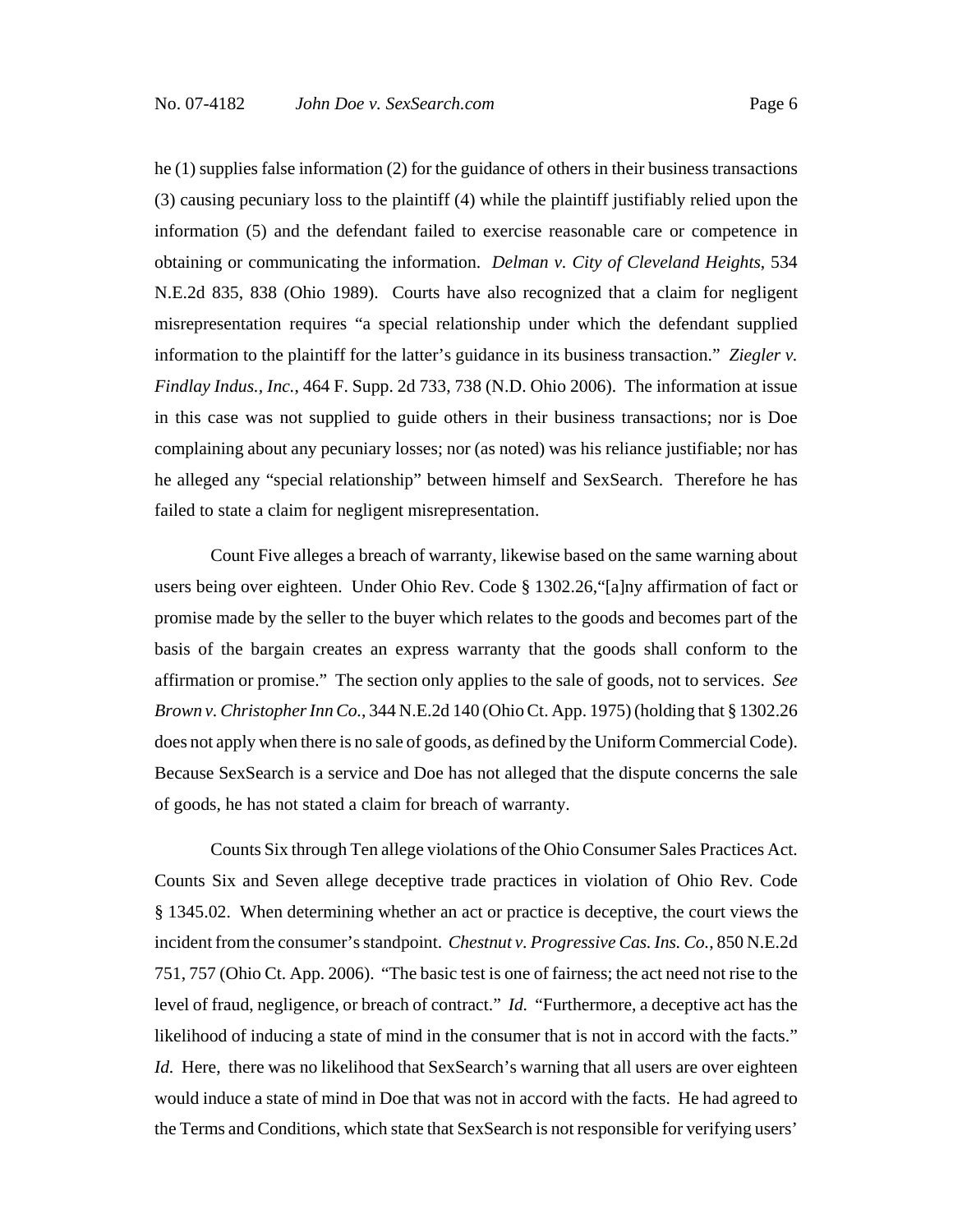ages, and had gone through the registration process himself and thus knew that SexSearch took no steps to check the accuracy of users' promises that they are eighteen. Because the warning was not deceptive, when viewed from Doe's perspective, Counts Six and Seven do not state a claim for deceptive sales practices.

Counts Eight through Ten allege unconscionable acts in violation of Ohio Rev. Code § 1345.03, which states: "No supplier shall commit an unconscionable act or practice in connection with a consumer transaction." Ohio Rev. Code § 1345.03(A). When determining whether an act is unconscionable, a court should consider, among other things, "[w]hether the supplier required the consumer to enter into a consumer transaction on terms the supplier knew were substantially one-sided in favor of the supplier." *Id.* § 1345.03(B)(5). The allegedly unconscionable acts at issue here are the inclusion of: a clause limiting damages to the amount of the contract (Count Eight), a clause allowing SexSearch to cancel the contract at any time (Count Nine), and unspecified clauses that are substantially one-sided (Count Ten).

Limitation-of-liability clauses are viewed critically, but may be freely bargained for in Ohio and will be enforced "'[a]bsent important public policy concerns, unconscionability, or vague and ambiguous terms.'" *Nahra v. Honeywell, Inc.*, 892 F. Supp. 962, 969 (N.D. Ohio 1995) (quoting *Collins v. Click Camera & Video, Inc.*, 621 N.E.2d 1294, 1298 (Ohio Ct. App. 1993). A SexSearch gold membership costs \$29.95 per month. Given the nature of the service, which encourages members to meet in person for sexual encounters, SexSearch's potential liability is nearly limitless. For example, arrest, diseases of various sorts, and injuries caused by irate family members or others may be the result of such hedonistic sex. When selling such services, then, it is commercially reasonable for SexSearch to limit its liability to the price of the contract. *See Motorists Mut. Ins. Co. v. ADT Sec. Sys.*, 1995 WL 461316 (Ohio Ct. App. Aug. 4, 1995) (upholding as commercially reasonable and not unconscionable or substantially one-sided a limitation-of-liability clause that tied liability to the contract price). The case that Doe relies on for the proposition that a limitation of liability violates the Ohio Consumer Sales Practices Act is an unpublished consent decree that merely states that the defendants in that case had improperly included a limitation-of-liability clause; it does not suggest that such clauses are always unconscionable. *State, ex rel. Montgomery v. Thermal Seal, Inc.*, 2001 WL 1841771 (Ohio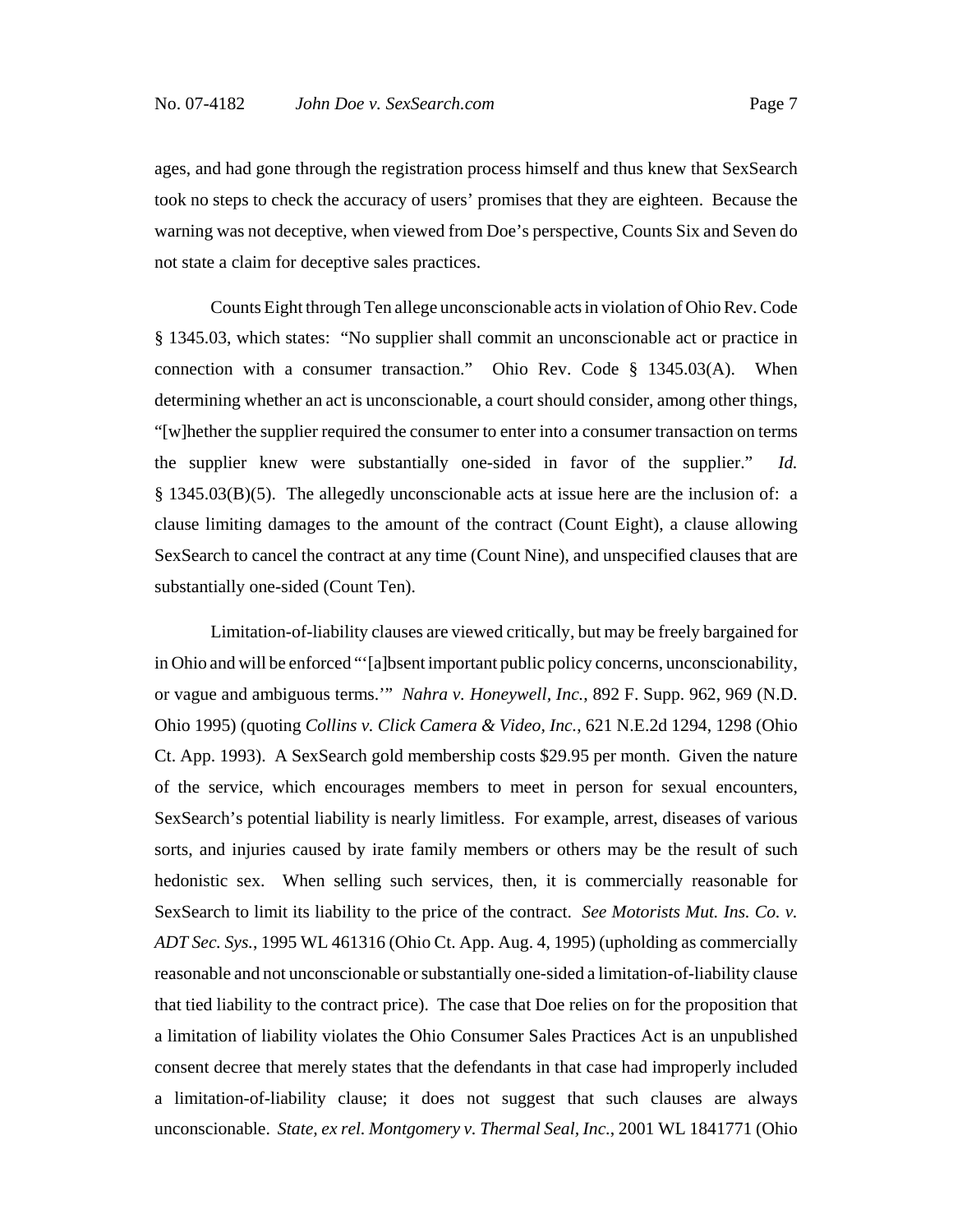Com. Pl. Sep. 18, 2001). The clause at issue is not unconscionable within the meaning of § 1345.03(A) and so Count Eight does not state a claim for relief.

SexSearch's right to cancel, which Doe describes as "unilateral," is likewise not unconscionable. Members may cancel at any time; they must do so at least three days before the next monthly billing cycle to avoid being charged for the next month, and they will not receive a refund unless unusual circumstances apply. But those conditions hardly amount to a unilateral right to cancel on SexSearch's behalf. And when SexSearch does cancel a paid membership, it will provide "a pro-rata refund for the unexpired period of the cancelled month's membership by automatic credit." Furthermore, SexSearch's power to cancel memberships is presumably designed to protect members from those who have violated the Terms and Conditions or posted false content. Therefore the right to cancel is not unconscionable within the meaning of  $\S$  1345.03(A) and so Count Nine does not state a claim for relief. Count Ten does not specify which clauses are so substantially one-sided as to rise to the level of unconscionability, but a review of the Terms and Conditions does not turn up any candidates, and thus the dismissal of Count Ten should also be affirmed.

Counts Eleven through Thirteen allege common-law unconscionability in the Terms and Conditions. At common law, unconscionability is a *defense* against enforcement, not a basis for recovering damages. *See, e.g.*, RESTATEMENT (SECOND) OF CONTRACTS § 208 (1981) ("If a contract or term thereof is unconscionable at the time the contract is made a court may refuse to enforce the contract, or may enforce the remainder of the contract without the unconscionable term, or may so limit the application of any unconscionable term as to avoid any unconscionable result."); *Bennet v. Behring Corp.*, 466 F. Supp. 698, 700 (S.D. Fla. 1979) ("[T]he equitable theory of unconscionability has never been utilized to allow for the affirmative recovery of money damages."); *Johnson v. Long Beach Mortg. Loan Trust 2001-4*, 451 F. Supp. 2d 16, 36 (D.D.C. 2006) ("Plaintiff cannot recover compensatory damages under the common law doctrine of unconscionability."). If Doe were seeking a declaratory judgment or reformation of the contract, unconscionability could form the basis of a cause of action. *See Johnson*, 451 F. Supp. 2d at 36. But he is not requesting either of these remedies, nor would either do him any good. While we agree with the district court's analysis of why Counts Eleven through Thirteen fail to satisfy the two-prong showing of procedural unconscionability and substantive unconscionability, *see Doe*, 502